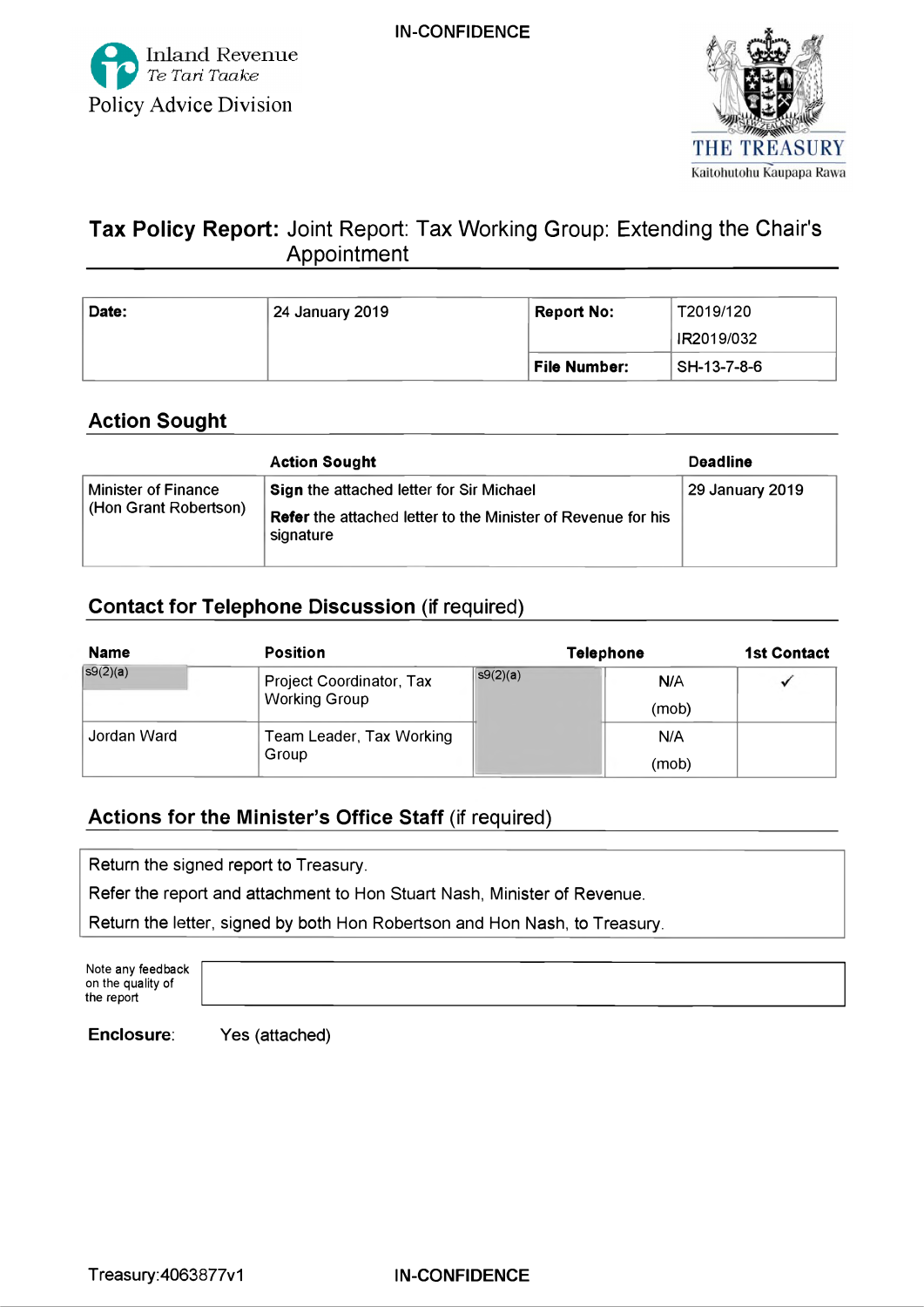#### **IN-CONFIDENCE**

# **Tax Policy Report:** Joint Report: Tax Working Group: Extending the Chair's Appointment

## **Executive Summary**

**This report attaches a letter to extend the appointment of the Chair of the Tax Working Group to 30 June 2019.**

**The members of the Tax Working Group (the Group) were appointed until the delivery of the Final Report (the report) to the Government. This is currently expected to occur in late January 2019.**

**We understand the report will be published and presented to the public by the Group rather than the Government. In order to facilitate this, the Group will need to be able to respond to the media and issue corrections. Treasury and Inland Revenue (the Secretariat) recommend that the appointment of the Chair of the Group (Sir Michael Cullen) be extended to allow him to carry out these duties.**

**You can extend the Chair's appointment until the report is delivered to Government.**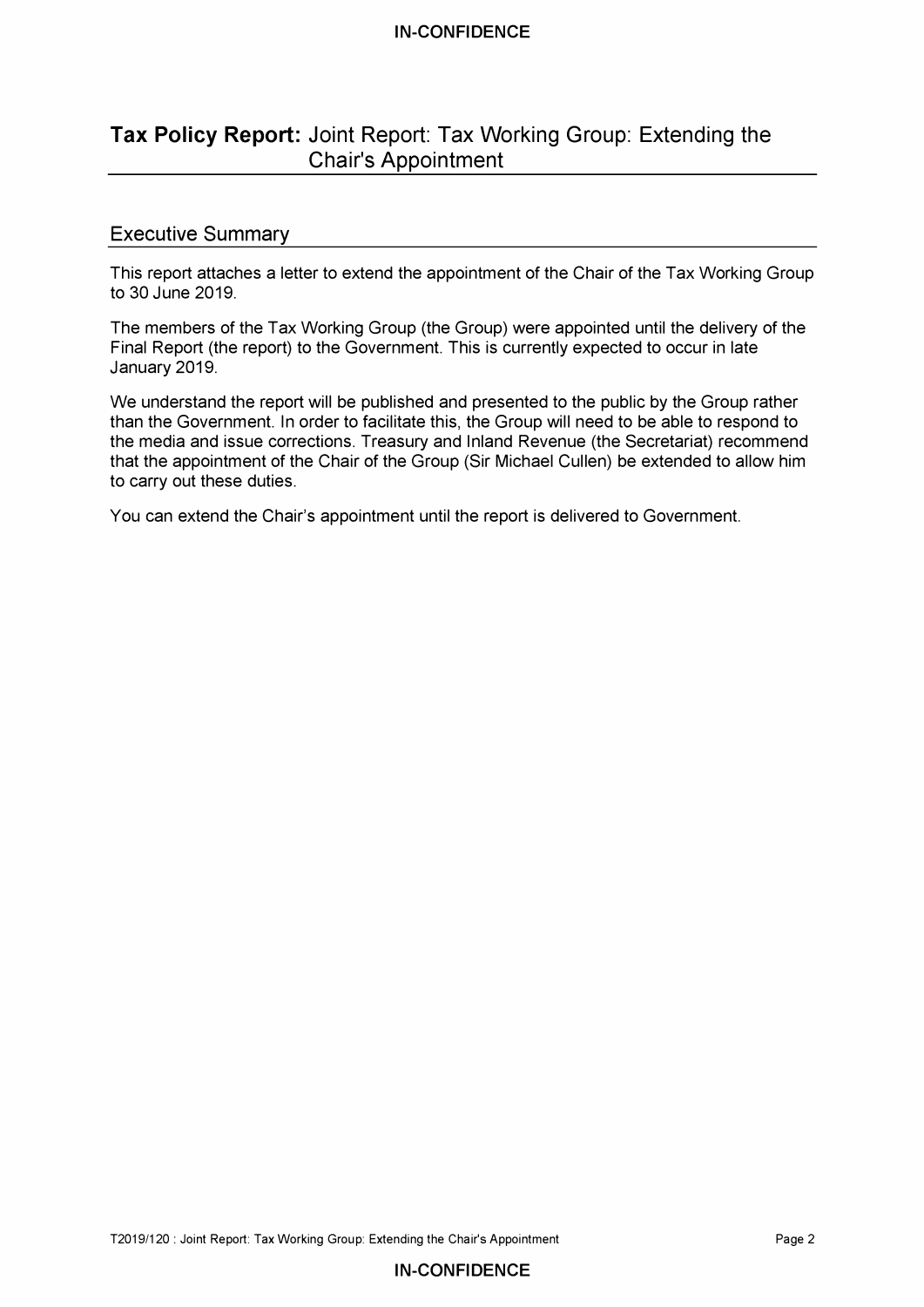# Recommended Action

**We recommend that you:**

**a agree to extend Sir Michael Cullen's appointment as Chair of the Tax Working Group**

*Agree/disagree*

**b sign the attached letter for Sir Michael**

*Signed/not signed*

**c refer the attached letter to the Minister of Revenue for his signature**

*Refer/Not referred*

**d notify Officials if you want to take an Oral Item to the Appointments and Honours Cabinet Committee to inform them of your decision to extend Sir Michael's appointment**

## *Notified/not notified*

- **e note the Secretariat will continue to support Sir Michael, and no additional funding is sought**
- **f note that if you agree to this extension, the Secretariat intends to extend the Independent Advisor's contract**

**Jordan Ward Conditional Conditionary Conditional Conditional Conditional Condition**<br> **Team Leader, Tax Working Group Conditional Policy Director Team Leader, Tax Working Group The Treasury** 

**Inland Revenue** 

**Hon Grant Robertson Minister of Finance**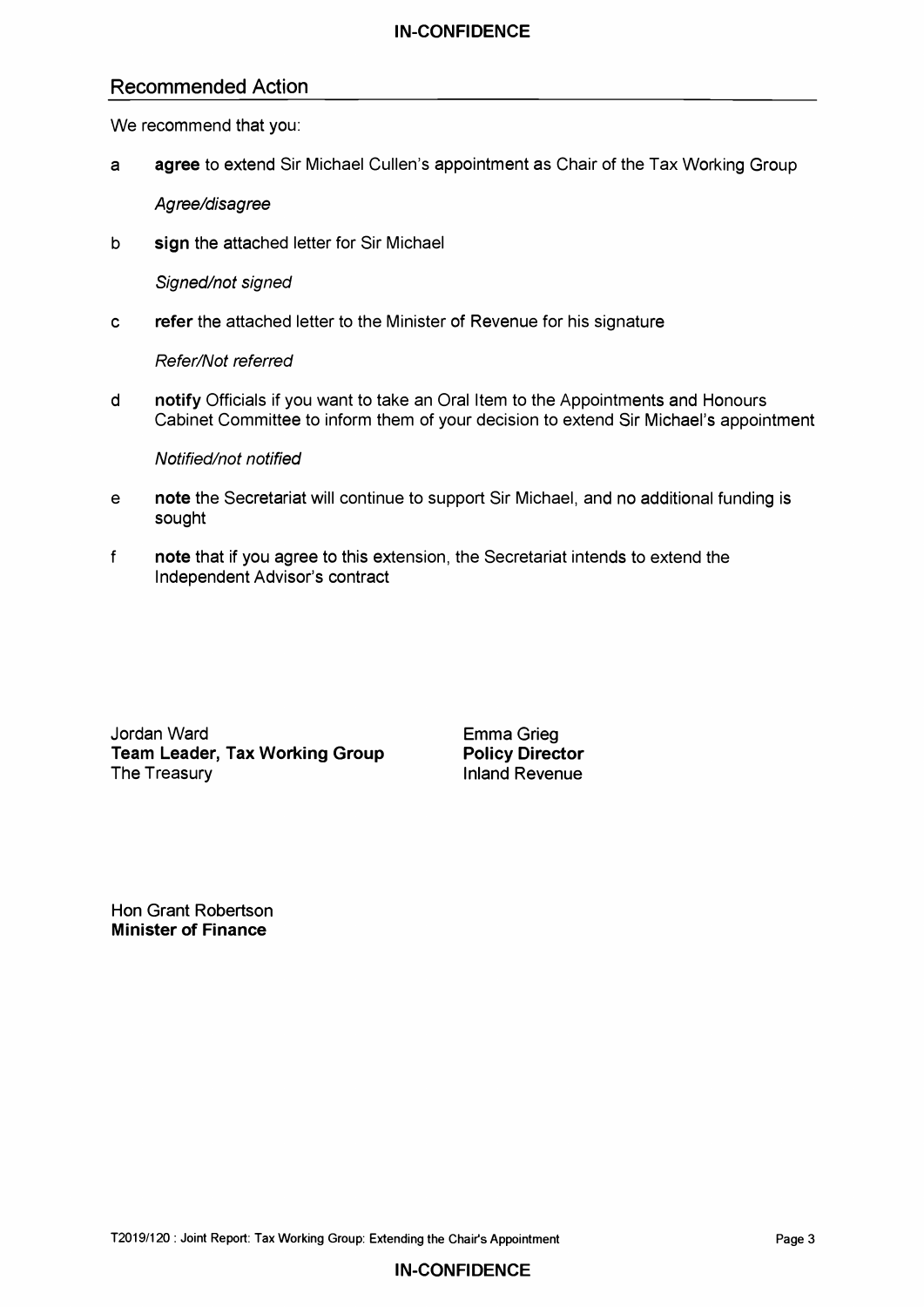## **IN-CONFIDENCE**

# **Tax Policy Report:** Joint Report: Tax Working Group: Extending the Chair's Appointment

## Purpose of Report

**1. The Tax Working Group (the Group) delivers its Final Report (the report) to the Government in late January 2019. The appointment letters to the Chair and members of the Group state:**

> *Your appointment takes effect from the date of your acceptance of this* appointment letter, and continues to the date the Group provides its final report to *Ministers, which is scheduled to be in February 2019.*

**The report is being delivered early, so this appointment end date has shifted as well.**

- **2. Once the report is delivered, there are activities that would benefit from the continued involvement of the Chair. These include:**
	- **a Facilitating the delivery of the report to the public,**
	- **b Speaking to media about the report, including radio and television interviews,**
	- **c Ensuring the reporting on the recommendations is correct, including issuing corrections, and**
	- **d Attending appropriate speaking opportunities to discuss the report's recommendations.**
- **3. There are 11 members of the Group, including the Chair. The Secretariat recommends the Chair's appointment be extended, as the spokesperson for the Group. Having the** Chair complete the activities outlined above promotes clarity on what the *Group* has recommended, in relation to the *Government's* decisions.

# Length of Extension and Supporting the Chair

- **4. The Secretariat anticipates that there will be ongoing media requests and clarifications required until the Government has announced its decisions. The announcement is expected in the first half of 2019. We recommend Sir Michael's appointment be extended until 30 June 2019, the end of the Tax Working Group's appropriation.**
- **5. The Secretariat will continue to support the Chair; this will be managed within current staffing levels, and is not anticipated to have an impact on capacity.**

## Communication and Consultation

- **6. As the Group's appointment letters are public, an announcement of the extension will be required. The Secretariat recommend you address this through a Press Release, either as part of acknowledging the report's handover to Government, or as part of the response on the day of release.**
- **7. Treasury has confirmed an extension would not need to be considered by the Appointments and Honours Cabinet Committee. If you want to notify those colleagues**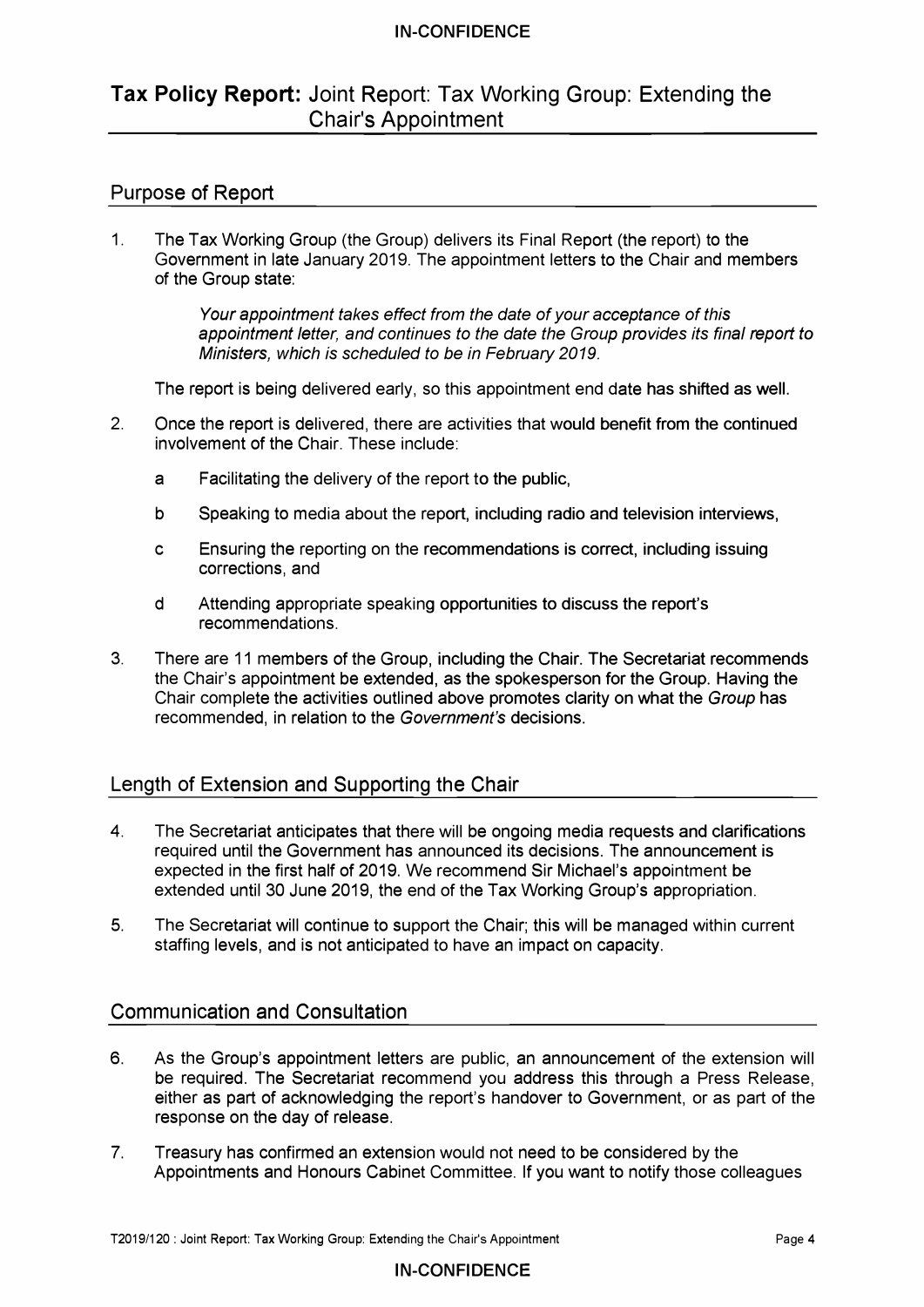#### **IN-CONFIDENCE**

**about the extension, we recommend taking an Oral Item to the next meeting on Wednesday 13 February 2019.**

**8. If you agree to extend the appointment of the Chair, the Secretariat intends to extend the contract of the Independent Advisor, Andrea Black. The Treasury is able to extend the Independent Advisor's contract without further input.**

## **Terms of the Extension\_\_\_\_\_\_\_\_\_\_\_\_\_\_\_\_\_\_\_\_\_\_\_\_\_\_\_\_\_\_\_\_\_\_\_\_\_\_\_\_\_\_\_\_\_\_\_\_\_\_\_\_\_**

**9. We do not propose any change to the terms of the appointment (remuneration, costs, conflicts of interest and confidentiality). For further detail on these, please see the attached original appointment letter.**

## **Costs Involved\_\_\_\_\_\_\_\_\_\_\_\_\_\_\_\_\_\_\_\_\_\_\_\_\_\_\_\_\_\_\_\_\_\_\_\_\_\_\_\_\_\_\_\_\_\_\_\_\_\_\_\_\_\_\_\_\_\_\_\_\_**

**10. Sir Michael's rate for this appointment is \$1,062.00 per day over 6 hours. Travel and accommodation costs are also included. No additional funding is being sought to cover these costs; we anticipate they will be met through the current appropriation.**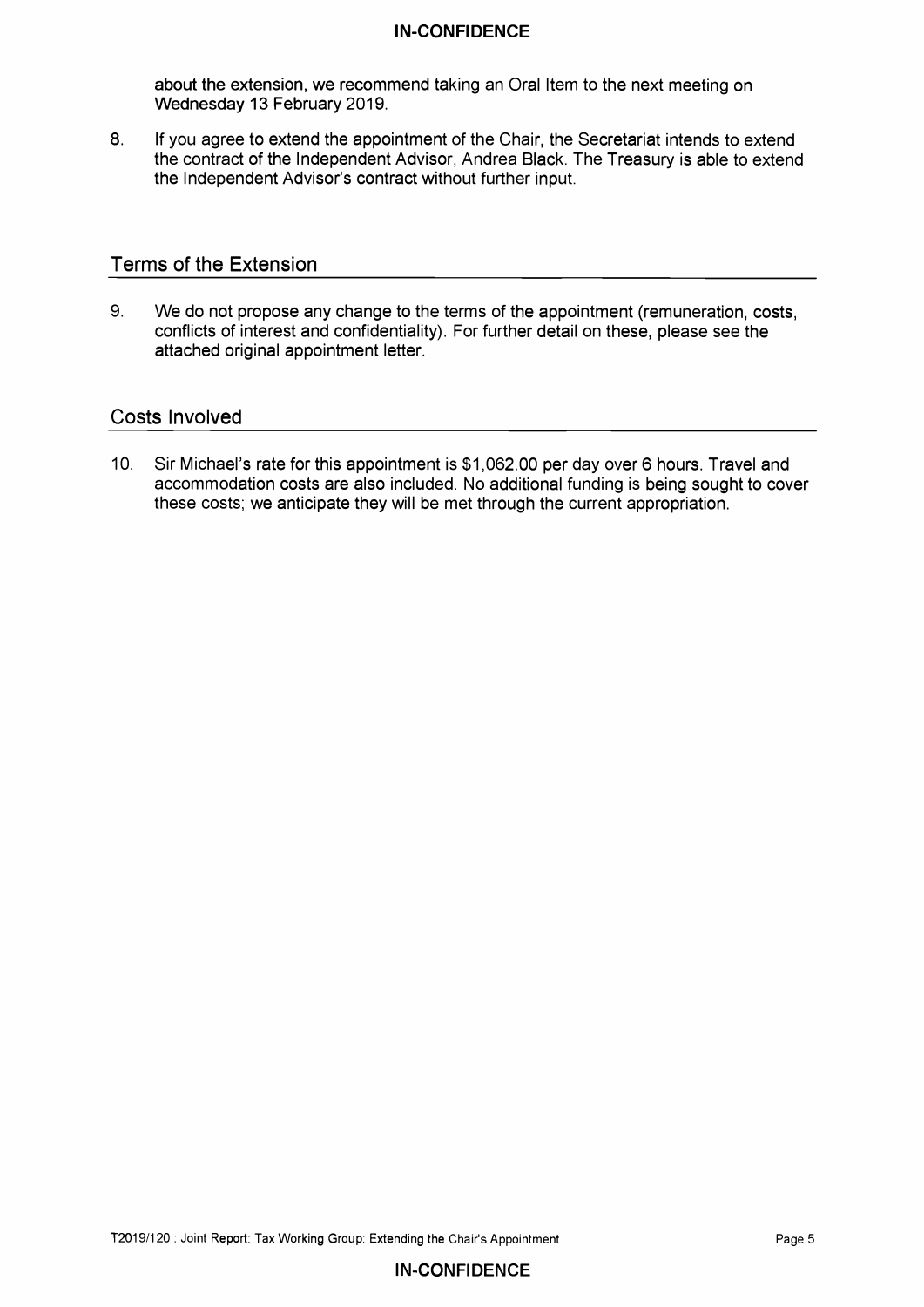Sir Michael Cullen  $s9(2)(a)$ 

Dear Sir Michael

# Extension of Appointment as Chair of the Tax Working Group

We have the pleasure of extending your appointment as Chair of the Tax Working Group (the Group).

Your current appointment ends when the Tax Working Group Final Report is delivered to the Government - currently expected on 29 January 2019. This means the publication of the report, and subsequent media discussions and corrections, fall outside of your appointment.

## **Term of Appointment**

This extension takes effect immediately following the delivery of the Final Report to the Government, and ends on 30 June 2019.

The Ministers of Finance and Revenue may remove you from the position as Chair of the Group for any reason by giving notice in writing, which may take effect immediately. Similarly, you may resign form your position as Chair of the Group at any time by giving the Ministers of Finance and Revenue notice in writing.

#### **Duties and Responsibilities**

This extension is to enable you to facilitate the presentation of the Tax Working Group Final Report to the public, and to ensure the Group's recommendations are reported accurately. Further consideration of the tax system is not intended to take place during the extension period.

#### **Other Terms**

Your extended appointment will be subject to the same terms of remuneration, costs, conflicts of interest and confidentiality as set out in your original appointment letter.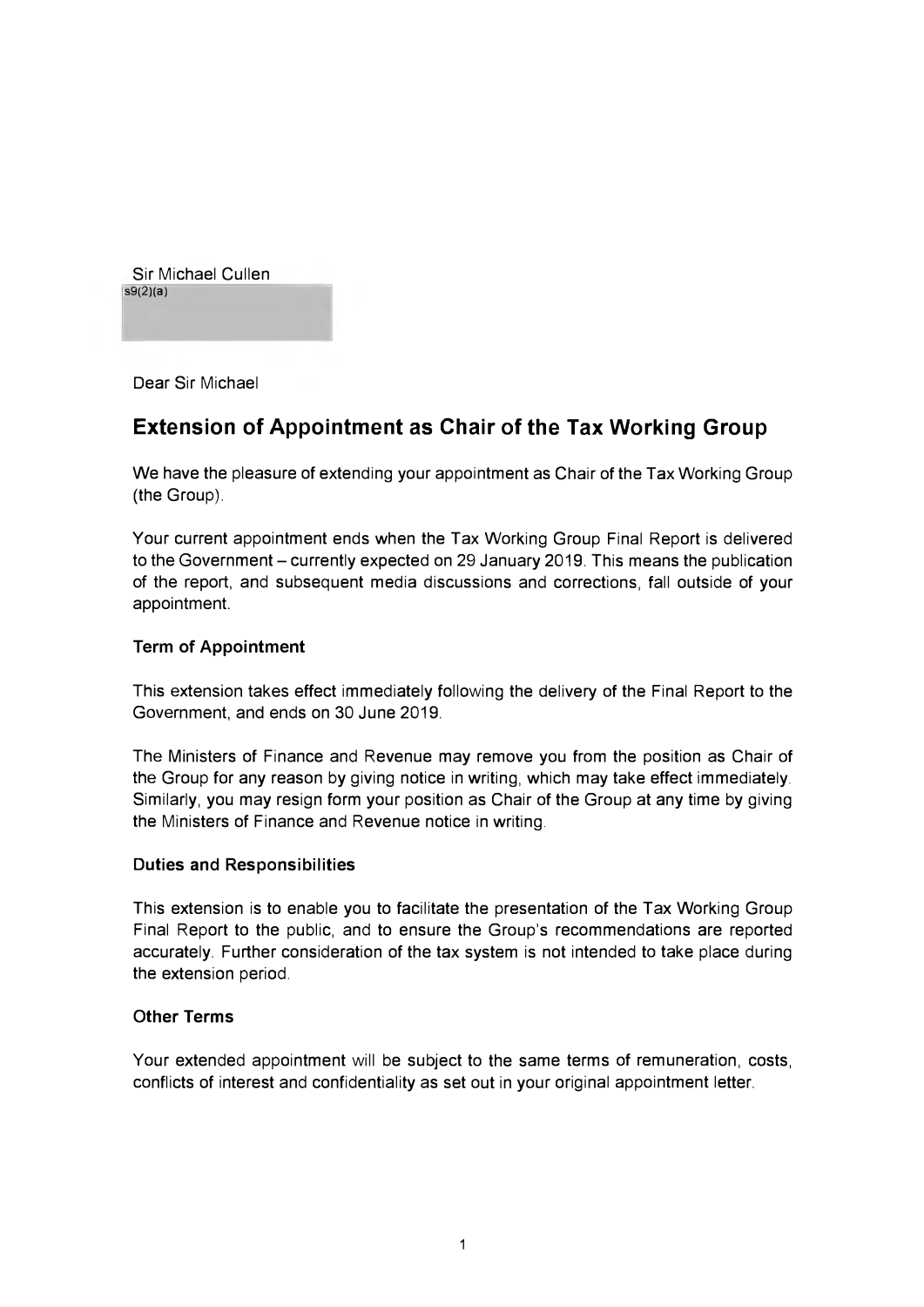**Please indicate your acceptance of your extension by signing and dating below, and return it to Mark Vink, Tax Strategy Team, The Treasury, 1 The Terrace Wellington 6011.**

**Yours sincerely**

**Hon Grant Robertson Hon Stuart Nash Minister of Finance Minister of Revenue** 

#### **Acceptance of extension**

**I, Sir Michael Cullen, hereby accept the extension of my appointment as Chair of the Tax Working Group in accordance with the Terms of Reference and the terms contained in this letter.**

**Signature**

**Date**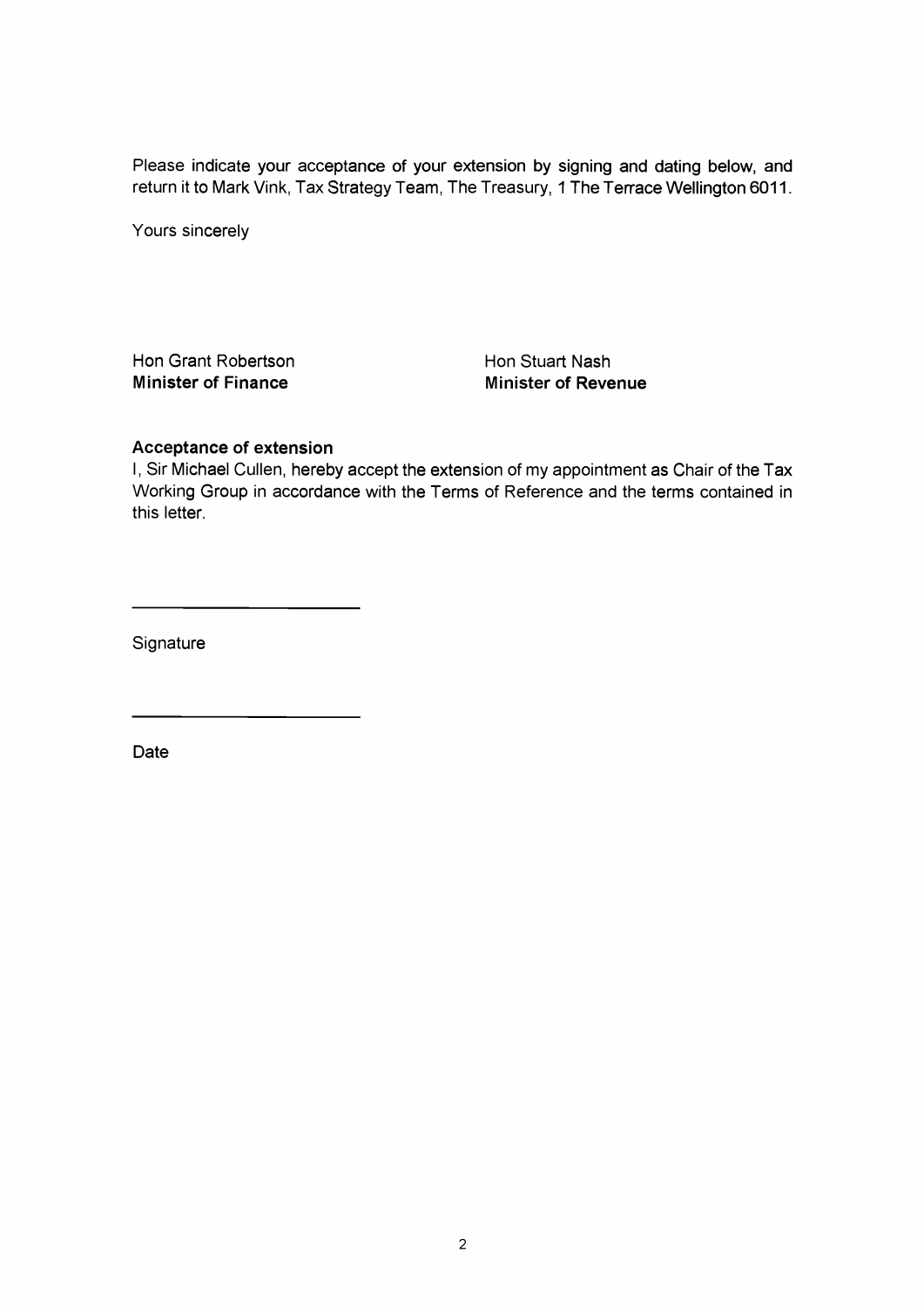# **Hon Grant Robertson**

**MP for Wellington Central** Minister for Sport and Recreation

Minister of Finance **Associate Minister for Arts, Culture and Heritage** 



Sir Michael Cullen  $s9(2)(a)$ 

Dear Sir Michael

# **Appointment as Chair of the Tax Working Group**

We have pleasure in formally appointing you as Chair of the Tax Working Group.

#### **Background**

As set out in the attached terms of reference, the purpose of the Group is to examine further improvements in the structure, fairness and balance of the tax system.

#### **Your role**

You are being appointed as Chair of the Group to consider changes in the tax system and to make recommendations in a final report to Ministers.

As Chair of the Group, you will be responsible to the Ministers of Finance and Revenue for all actions taken, reports issued or advice given by the Group. You will also be responsible for all administrative matters including determining the time and location of meetings, setting the agenda, gathering the necessary papers and inviting attendees, with assistance from the Group's secretariat

Our expectations for yourself and the Group, which have been included in the members' letters of appointment, are that:

- members will need to attend meetings (via teleconference if physical attendance is not possible) of the Group every two to three weeks, to be held in Wellington
- members may also need to attend some of the Group's external engagement events
- members will have thoroughly prepared for these meetings and events, and will participate fully, frankly and constructively.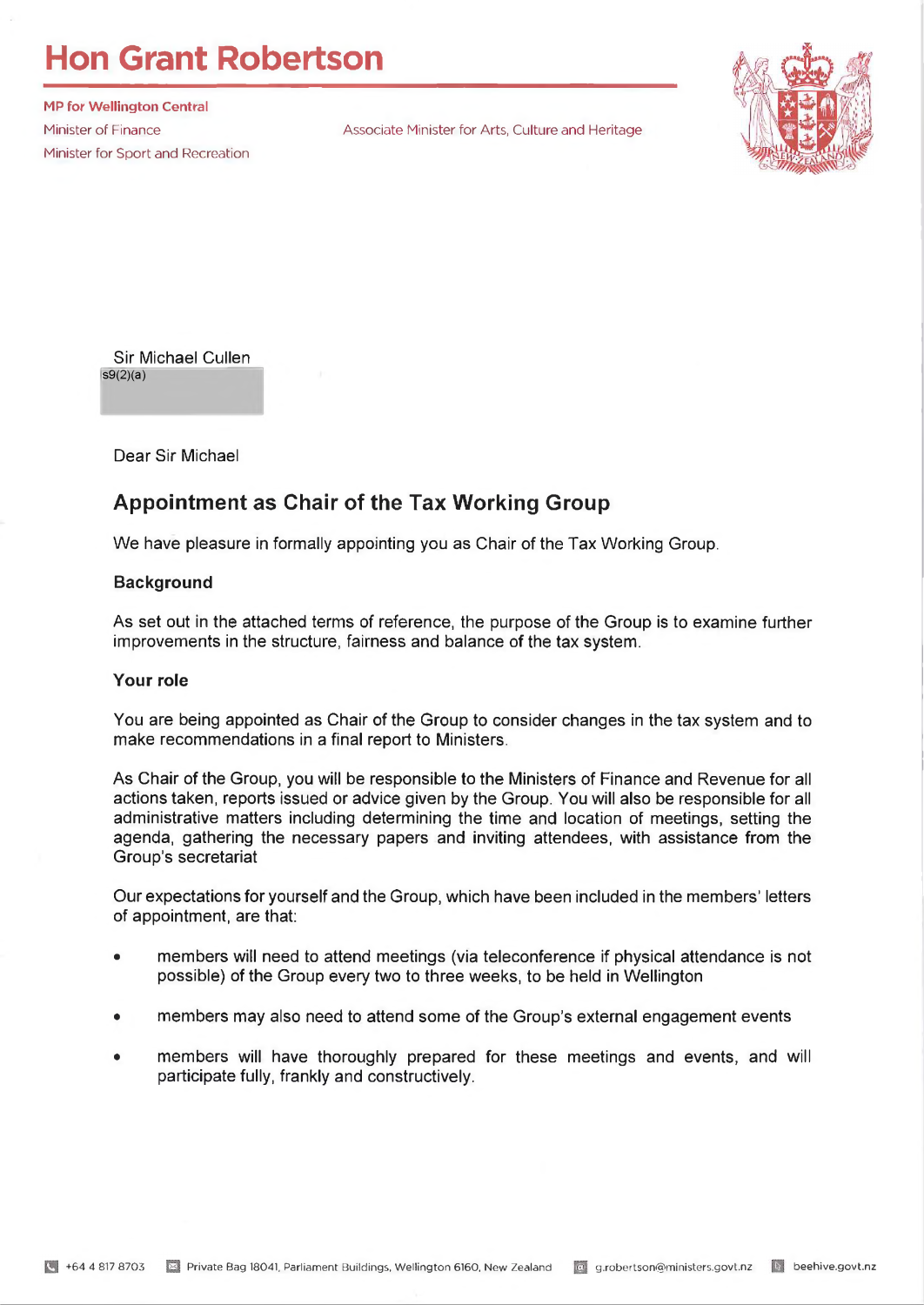#### **Term of appointment**

Your appointment takes effect from the date of your acceptance of this appointment letter and continues to the date the Group provides its final report to Ministers, which is scheduled to be in February 2019.

This appointment may be extended by written agreement while the appointment remains in force.

The Ministers of Finance and Revenue may remove you from the position as Chair of the Group for any reason, or may terminate the Group's operation, by giving notice in writing, which may take effect immediately. Similarly, you may resign from your position as Chair of the Group at any time by giving the Ministers of Finance and Revenue notice in writing.

#### **Acting Chair**

As Chair, you may designate in writing any other member of the Tax Working Group to act in your place. Any person so designated will assume all responsibilities of the Chair for the period of time they are so designated.

#### **Remuneration**

As Chair of the Group, you will be paid the daily remuneration fee for a Group 4, Level 1 body under the Cabinet Fees Framework (CO (12) 6). This equates to a rate of \$1,062 per day and includes payment not only for attendance at meetings, but also work properly undertaken outside of meetings (for example preparation for meetings, report writing, and review of the same). However, if work on a day as Chair of the Group involves less than 6 hours of time, the aforementioned daily rate is to be divided by 8 and then multiplied by the number of hours actually worked. Fee invoices presented must include details of the actual number of hours worked

#### **C osts**

The Treasury will be meeting expenses related to the direct costs of setting up, running and supporting the Group. Costs incurred as a result of activity associated with the Group will be managed by the Treasury in conjunction with yourself. Any expenses you incur on behalf of the Group will need to be agreed in advance with the Treasury and will be reimbursed on receipt of appropriate documentation.

In particular you and the Group will also be reimbursed actual and reasonable expenses incurred, including:

- transport expenses (taxis, busses, trains, and return flights for those members of the Group who ordinarily reside outside Wellington) that comply with the Treasury's travel policy;
- accommodation of the type approved by the Treasury for those members who ordinarily reside outside Wellington;
- breakfast and evening meals for members of the Group who ordinarily reside outside Wellington;

that in each case have been approved in advance by the Treasury in writing.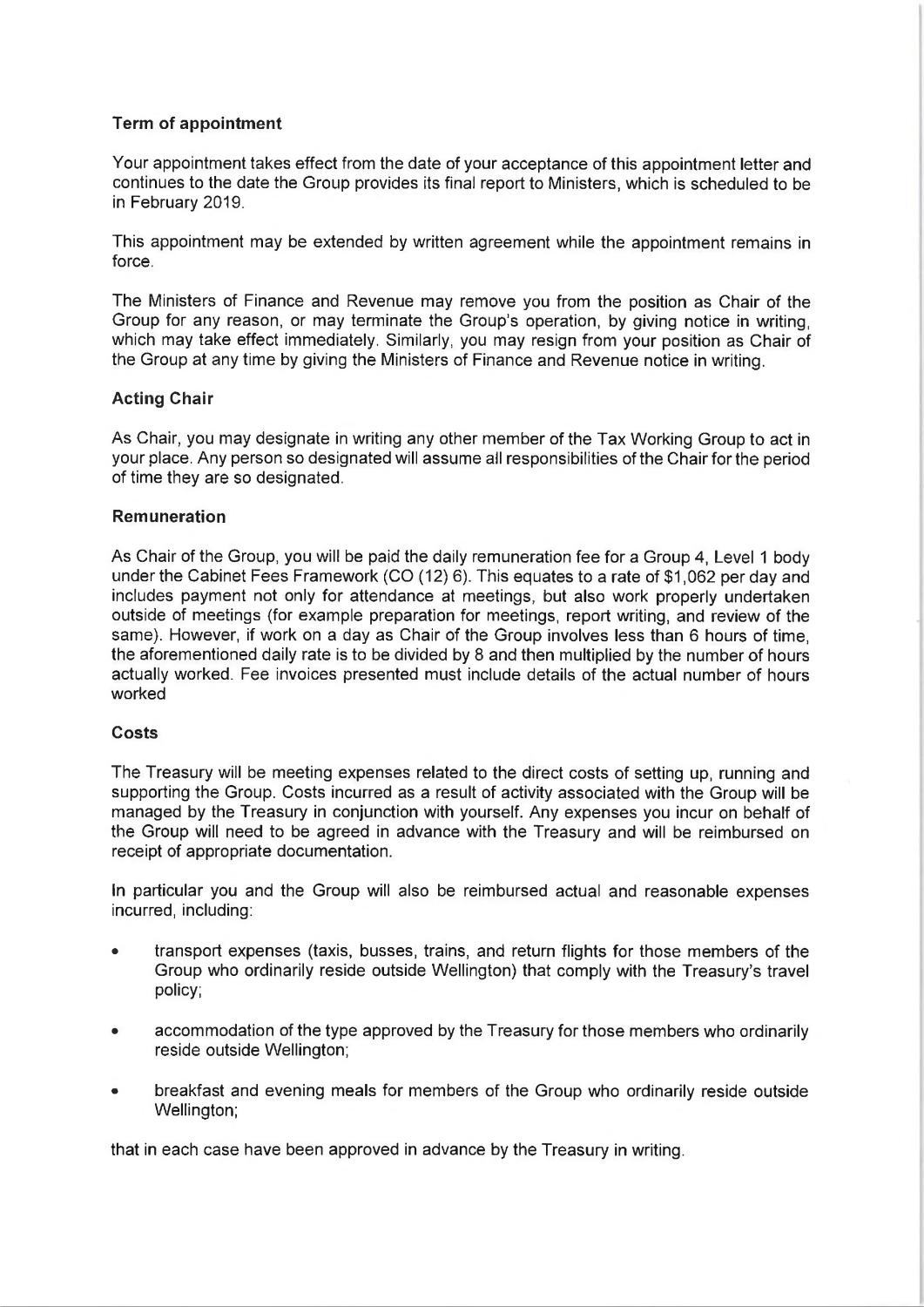Any expenses claims presented or charged to the Treasury in respect of expenses incurred by or for a Group member that have not been approved in advance by the Treasury in writing, may be paid by the Treasury by off-set against fees payable to the member.

Note that in the event of a dispute in relation to a fees invoice or an expense claim, the Treasury reserves the right to withhold payment for the whole or any part of that fees invoice or expense claim that is notified by the Treasury as being in dispute until such dispute is resolved to the reasonable satisfaction of the Treasury.

#### **Conflicts of Interest**

As Chair, you will keep a register of any conflicts of interest that have been identified by you or members of the Tax Working Group. It is expected that the Chair and members will declare conflicts of interest where they arise, preferably before meetings, and may need to excuse themselves from discussions if the conflict is of a significant concern.

it is also possible that you may be placed in a situation where, as a result of circumstances which are not related to your position as Chair of the Group, your continuing to act as Chair might nevertheless place the Group or Ministers in a position of embarrassment. If you find yourself in such a situation you must take the initiative and raise the matter with the Ministers of Finance and Revenue. While there are no set criteria for such situations, examples include:

- where legal proceedings have been, or are likely to be, brought against you;
- where you have been, or are likely to be, subject to negative media or public scrutiny;
- where you are placed in a situation of actual or perceived conflict of interest;
- any issue affecting your ability to contribute to the Group (for example, as a result of other time pressures, extended overseas travel (i.e. more than two months), illness, etc); and
- any other similar circumstance which may place the Group or Ministers in a position of embarrassment.

#### **Confidentiality**

You confirm that you will not use or disclose any confidential information obtained through your role (other than to the extent necessary for your role) unless the Ministers of Finance and Revenue give prior written approval for the use or disclosure, or the use or disclosure is required by law or parliamentary convention.

If you require any assistance, please contact the Manager of the Tax Strategy Team in the Treasury, Mark Vink: [mark.vink@treasury.govt.nz](mailto:mark.vink@treasury.govt.nz); DDI: 04 917 6952.